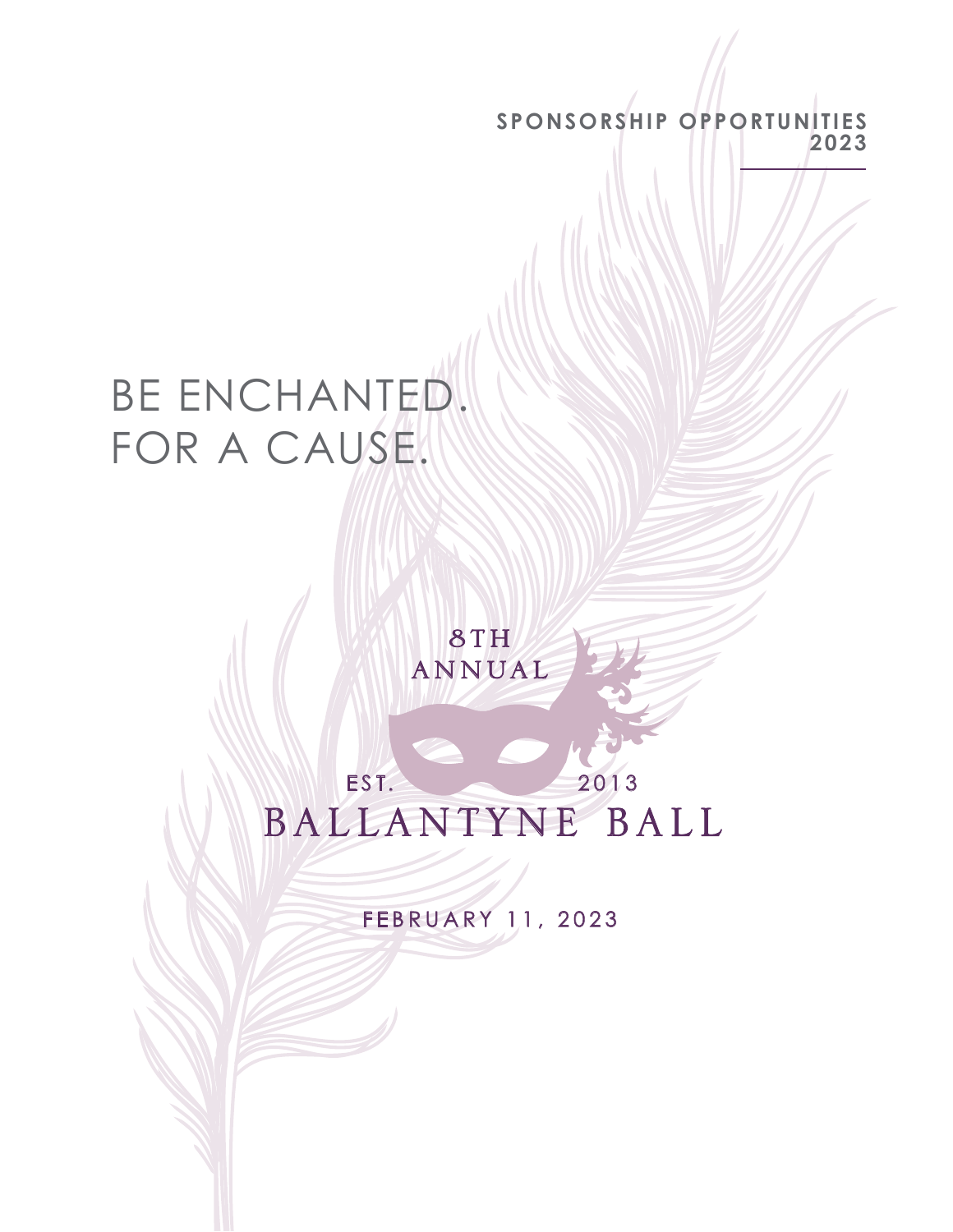

## THE EVENING

Don't miss this enchanting evening developed with the local community in mind. Ballantyne Ball promises the romance of Valentine's Day, coupled with the intrigue and fantasy of a masquerade ball. It is also an incredible initiative to give back. This annual community charitable gala, the first of its kind, involves local businesses and supports local causes with the hope of enhancing the lives of families experiencing hardship.

Join us. Be enchanted. For a cause.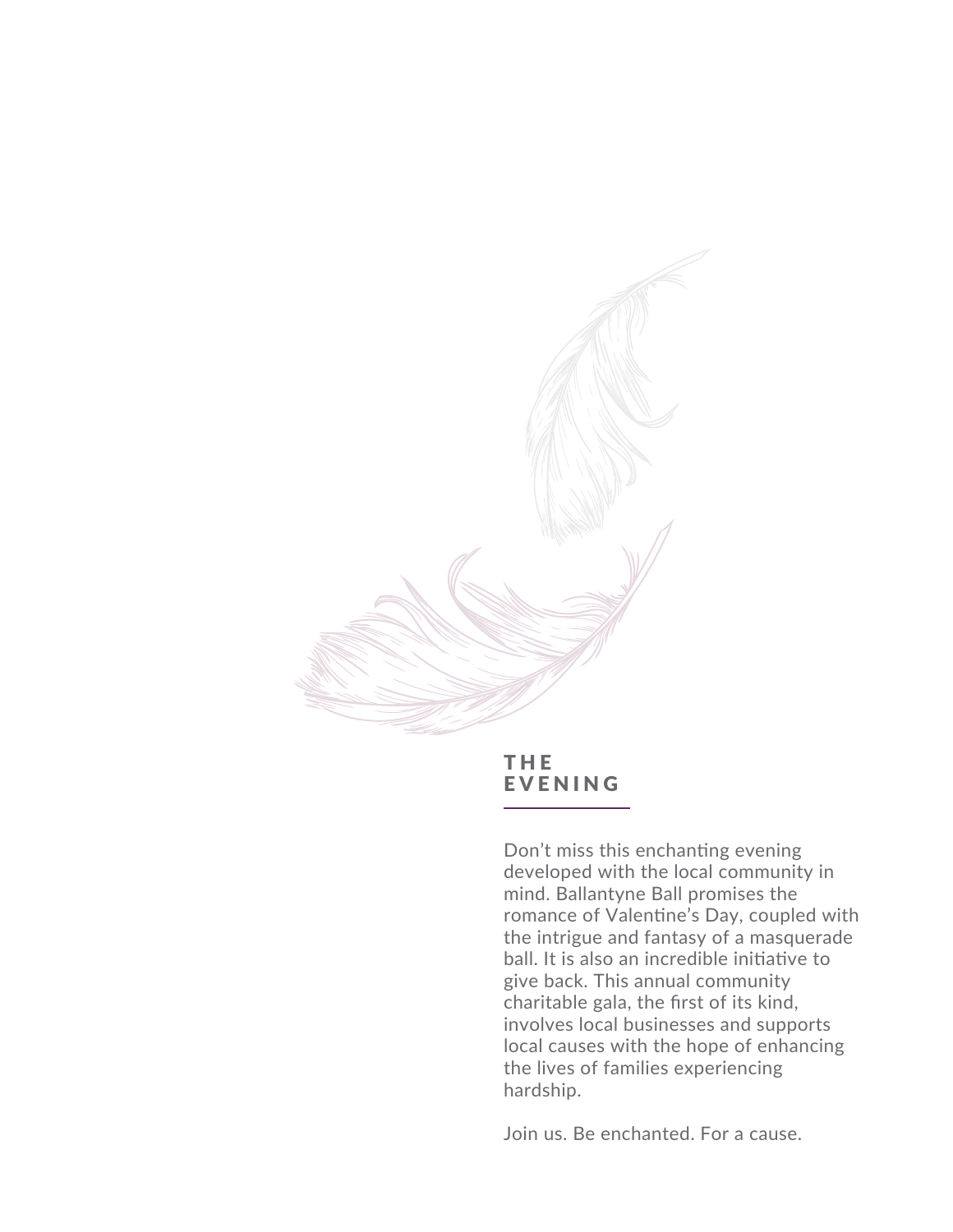# **MEET OUR 2023 BENEFICIARY**

FEEL STRONG. FEEL BEAUTIFUL. FEEL HEALTHY. SURVIVING OVARIAN CANCER WITH GRACE.





Sherry Pollex

At 35, Sherry Pollex heard the words "ovarian cancer," and it changed her life forever. She was diagnosed with stage 3c ovarian cancer and doctors estimated that her chance of survival was less than 30% within 5 years.

Sherry and her long-time partner, NASCAR champion Martin Truex, Jr. established the MTJ Foundation in 2007 originally to focus on pediatric cancer. Following Sherry's diagnosis, they also established SherryStrong to raise awareness, boost advocacy and generate financial support for ovarian cancer.

In November 2020, the SherryStrong Integrative Medicine Oncology Clinic opened within Novant Health's new Weisiger Cancer Institute in Charlotte. This holistic center addresses the physical, emotional, spiritual and environmental needs of cancer patients to promote health and wellness. It provides integrative therapies such as oncology massage, acupuncture, meditation, yoga, and nutritional counseling that work in conjunction with the patients' traditional care programs. These services will be offered to Novant patients regardless of their ability to pay.

Join us in helping those fighting feel strong, feel beautiful, feel healthy and survive ovarian cancer with grace.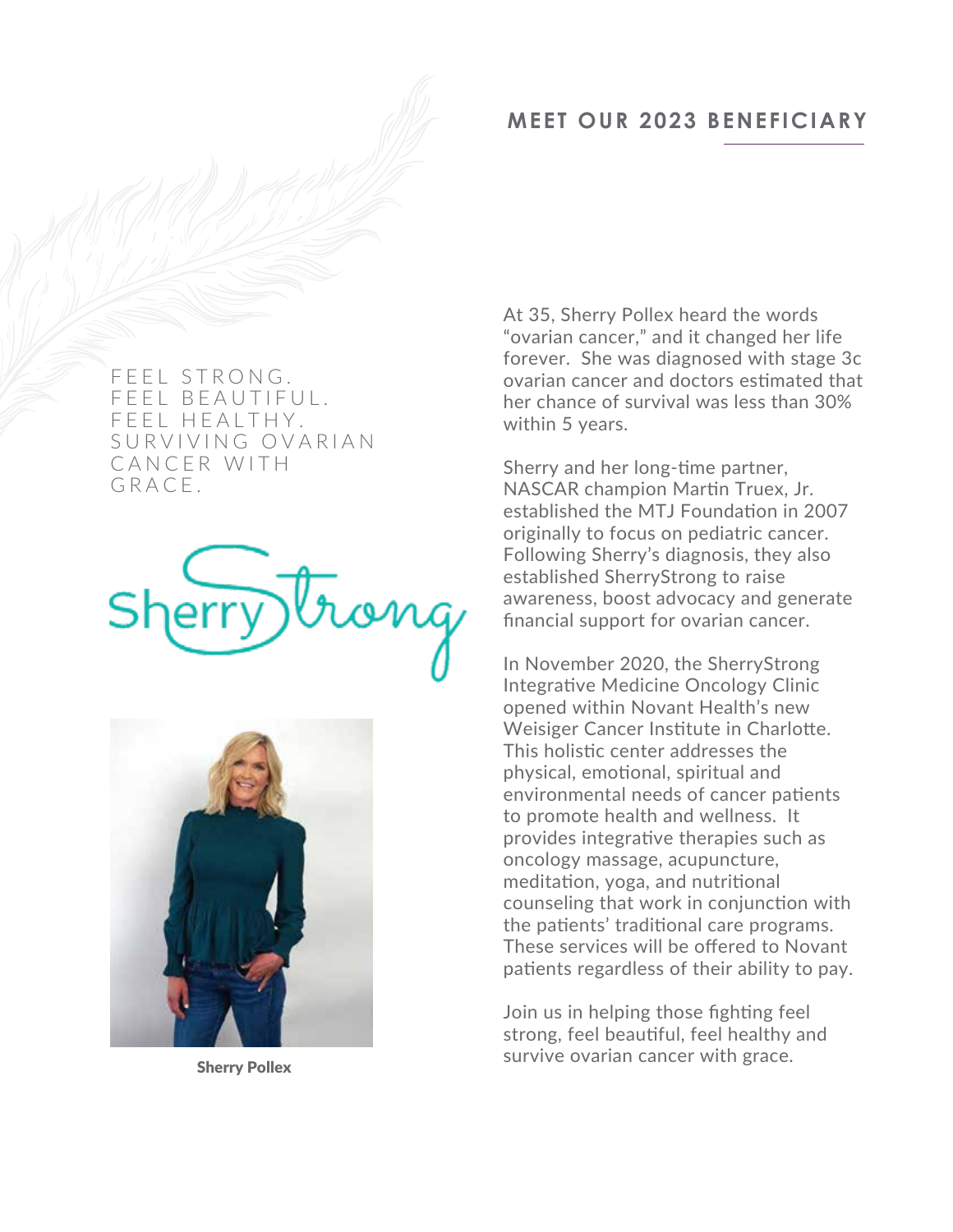## **SPONSORSHIP and PARTNERSHIP OPPORTUNITIES**

#### **MISSION SPONSOR**

• Recognition as Mission Sponsor associated with broad campaign • Logo on step and repeat photo backdrop • Welcoming remarks from stage • Prominent logo placement on e-communications, Ball website, mobile bidding site (pre-and post-Ball for prominence), and big screen slideshow • Logo on printed materials including dinner programs (front cover) • Two prominent tables reserved for 10 guests each including logo on table cards • One hotel room for the night of the Ball

#### **PRESENTING SPONSOR**

 $$20,000$   $$15,000$   $$7,500$ *1 Available 1 Available 2 Available*

> • Recognition as Presenting Sponsor associated with gala campaign • Logo on step and repeat photo backdrop • Welcoming remarks from stage • Prominent logo placement on e-communications, Ball website, mobile bidding site (pre-and post-Ball for prominence), and big screen slideshow • Logo on printed

materials including dinner programs (front cover)

- Two prominent tables reserved for 10 guests each including logo on table cards
	- One hotel room for the night of the Ball

#### **AUCTION SPONSOR**

•Recognition as Auction Sponsor associated with gala campaign • Logo on silent auction area signage including item description cards • Logo on auction slideshow and mobile bidding site (pre-and post-Ball for prominence) • Logo on e-communications, Ball website, and big screen slideshow • Logo on dinner program (back cover) • Table reserved for 10 guests including logo on table card

# **OTHER WAYS YOU BENEFIT**

When you sponsor Ballantyne Ball, we will highlight your company's benevolence in our campaign leading up to the night of the Ball, based on the sponsorship package you select. This will generate significant goodwill for your company. Partnering with us also allows you to engage a highly desirable audience in an exclusive setting at the Ballantyne Hotel. During the Ball, your company will receive benefits and recognition according to your level of

sponsorship. The Ball is a wonderful opportunity to not only reward your employees, but also deepen relationships with your clients throughout the evening, giving them all an evening they won't soon forget. In the weeks following the Ball, you will be invited to a special appreciation event to honor your support and contributions. You will also receive additional communications offering you the chance to continue on as a special part of a growing tradition in Charlotte.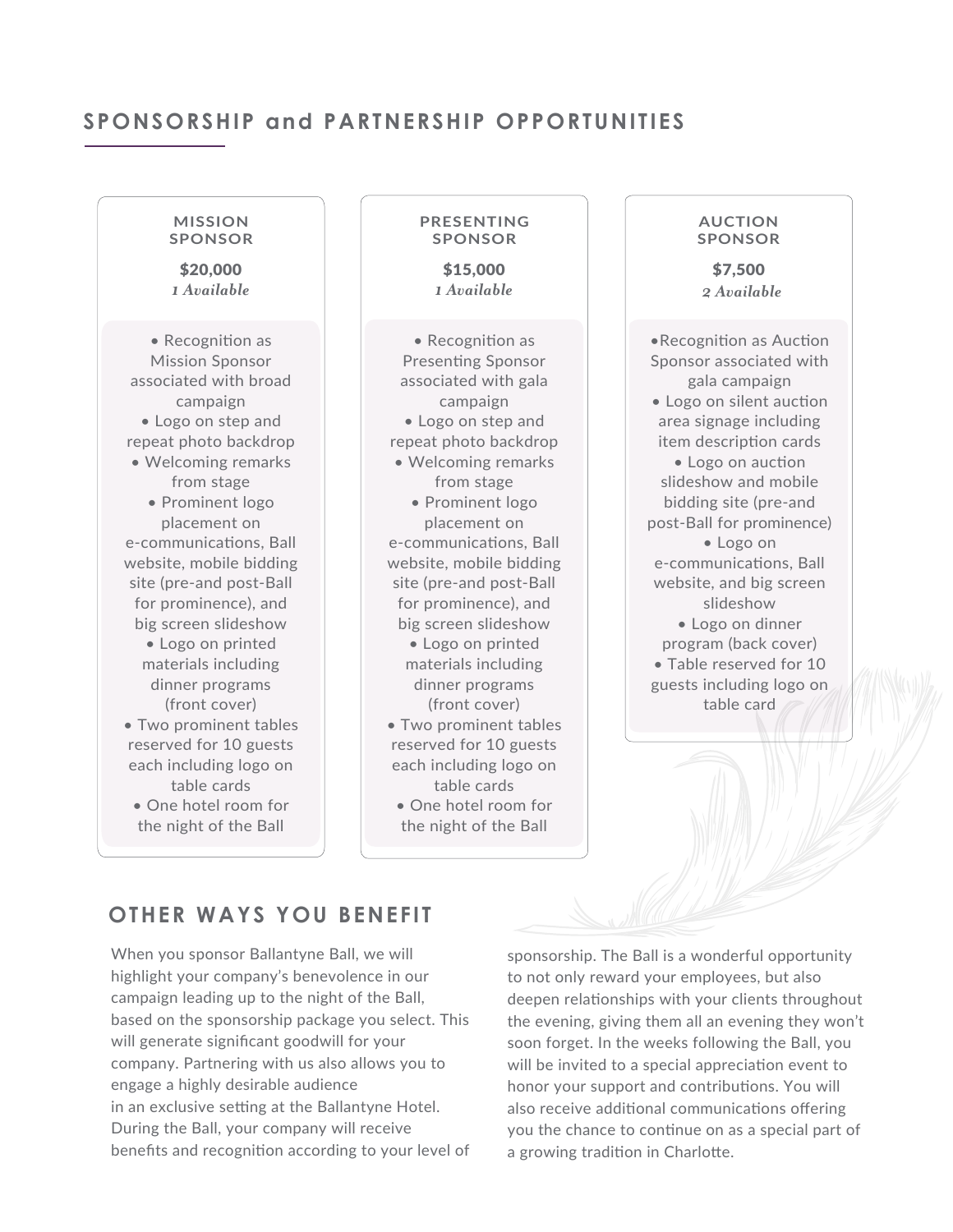# **SPONSORSHIP and PARTNERSHIP OPPORTUNITIES**

#### **ACTIVITY SPONSORS**

\$5,000 *8 Available 7 Available*

**RECEPTION SPONSOR**

**BLINKY RING SPONSOR** 

**BEHIND THE MASK SPONSOR** 

**ENTERTAINMENT SPONSOR** 

**FIRST IMPRESSION SPONSOR**

**PHOTO BOOTH SPONSOR**

**FINAL IMPRESSION SPONSOR** 

### **VOLUNTEER SPONSOR**

• Logo and/or recognition associated with your particular sponsorship activity • Logo on e-communications, Ball website, and big screen slideshow • Logo on dinner program (back cover) • Table reserved for 10 guests including logo on table card *Each will receive*

#### **SHERRY STRONG PARTNERS**

\$4,000

**WARRIOR PARTNER**

**CHAMPION PARTNER**

**HERO PARTNER**

**TEAL RIBBON PARTNER**

> **SURVIVOR PARTNER**

**COURAGE PARTNER**

## **STRENGTH PARTNER**

*Each will receive*

• Logo on e-communications, Ball website, and big screen slideshow • Logo on dinner program (back cover) • Table reserved for 10 guests including logo on table card

To sponsor the Ballantyne Ball or for more information, please contact

Allen Starrett (704) 726-3776 or info@BallantyneBall.org